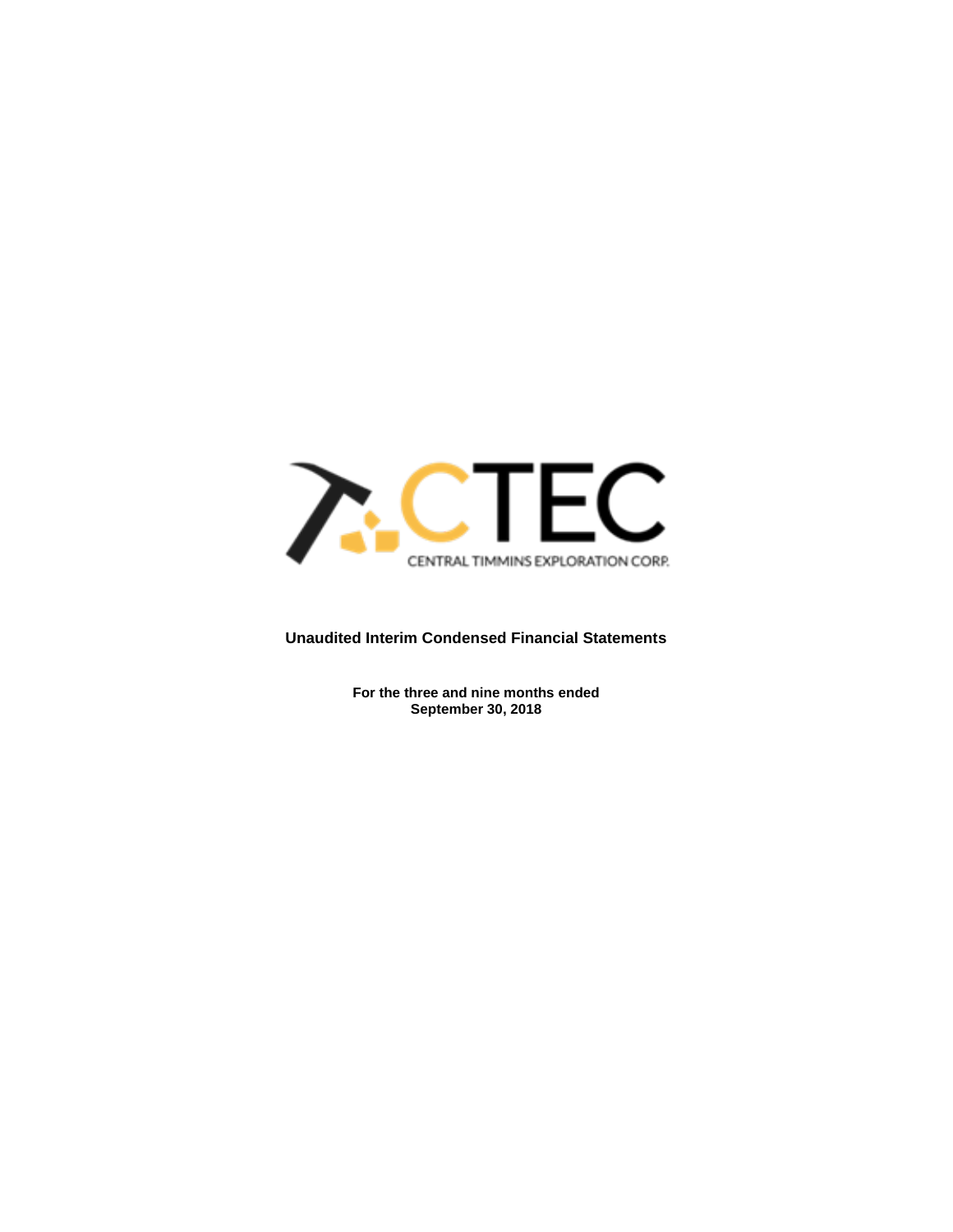

#### **MANAGEMENT'S RESPONSIBILITY FOR INTERIM FINANCIAL REPORTING**

The accompanying interim condensed financial statements of Central Timmins Exploration Corp. (the "Company") are the responsibility of management and the Board of Directors of the Company.

The unaudited interim condensed financial statements have been prepared by management, on behalf of the Board of Directors, in accordance with the accounting policies disclosed in the notes to the unaudited interim condensed financial statements. Where necessary, management has made informed judgments and estimates in accounting for transactions which were not complete at the balance sheet date. In the opinion of management, the unaudited interim condensed financial statements have been prepared within acceptable limits of materiality and are in accordance with International Financial Reporting Standards ("IFRS") as issued by the International Accounting Standards Board ("IASB") using accounting policies consistent with IFRSs appropriate in the circumstances.

The Board of Directors is responsible for reviewing and approving the unaudited interim condensed financial statements together with other financial information of the Company and for ensuring that management fulfills its financial reporting responsibilities. An Audit Committee assists the Board of Directors in fulfilling this responsibility. The Audit Committee meets with management to review the financial reporting process and the unaudited interim condensed financial statements together with other financial information of the Company. The Audit Committee reports its findings to the Board of Directors for its consideration in approving the unaudited interim condensed financial statements together with other financial information of the Company for issuance to the shareholders.

Management recognizes its responsibility for conducting the Company's affairs in compliance with established financial standards, and applicable laws and regulations, and for maintaining proper standards of conduct for its activities.

"Charles Gryba"  $\blacksquare$  "Arvin Ramos" President and Director **Chief Financial Officer** Chief Financial Officer

#### **NOTICE TO READER**

Under National Instrument 51-102, Part 4, subsection 4.3 (3) (a), if an auditor has not performed a review of the unaudited interim condensed financial statements, they must be accompanied by a notice indicating that the financial statements have not been reviewed by an auditor.

The accompanying unaudited interim condensed financial statements of the Corporation have been prepared by and are the responsibility of the Company's management.

The Corporation's independent auditor has not performed a review of these financial statements in accordance with standards established by the Canadian Institute of Chartered Accountants for a review of unaudited interim condensed financial statements by an entity's auditor.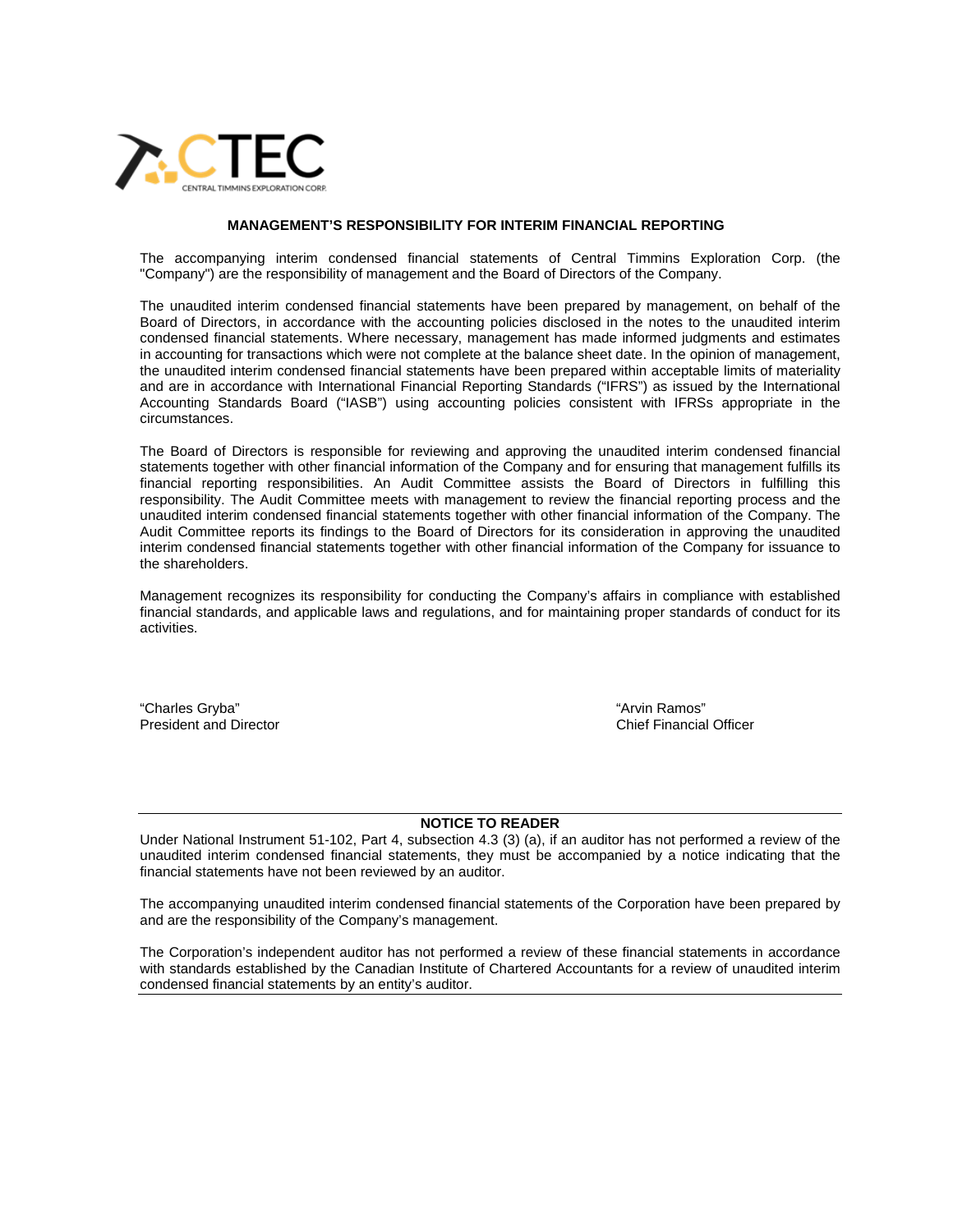

**Interim Condensed Statements of Financial Position**

**(Expressed in Canadian Dollars)**

|                                                    | As at September 30,<br>2018 | As at December 31.<br>2017 |
|----------------------------------------------------|-----------------------------|----------------------------|
|                                                    | (Unaudited)                 | (Audited)                  |
|                                                    | \$                          | \$                         |
| <b>Assets</b>                                      |                             |                            |
| <b>Current Assets</b>                              |                             |                            |
| Cash (Note 6)                                      | 178,222                     | 499,977                    |
| Receivables and other assets (Note 7)              | 31,574                      |                            |
|                                                    | 209,796                     | 499,977                    |
| <b>Liabilities</b>                                 |                             |                            |
| <b>Current Liabilities</b>                         |                             |                            |
| Trade and other payables (Notes 8 and 10)          | 81,487                      | 472,586                    |
| Due to related parties (Note 10)                   |                             | 352,973                    |
| Premium liability on flow-through shares (Note 12) | 100,000                     |                            |
|                                                    | 181,487                     | 825,559                    |
| <b>Shareholders' Equity</b>                        |                             |                            |
| Capital stock (Note 11)                            | 840,000                     | 150,000                    |
| Subscription receipts (Note 3)                     | 20,000                      |                            |
| <b>Deficit</b>                                     | (831, 691)                  | (475, 582)                 |
|                                                    | 28,309                      | (325, 582)                 |
| <b>Total Liabilities and Shareholders' Equity</b>  | 209,796                     | 499,977                    |
| Nature of Operations and Going Concern (Note 1)    |                             |                            |

Commitments and Contingencies (Note 12) Subsequent Events (Note13)

#### Approved by the Board of Directors

"Julian Kemp"<br>Director

"Charles Gryba"<br>Director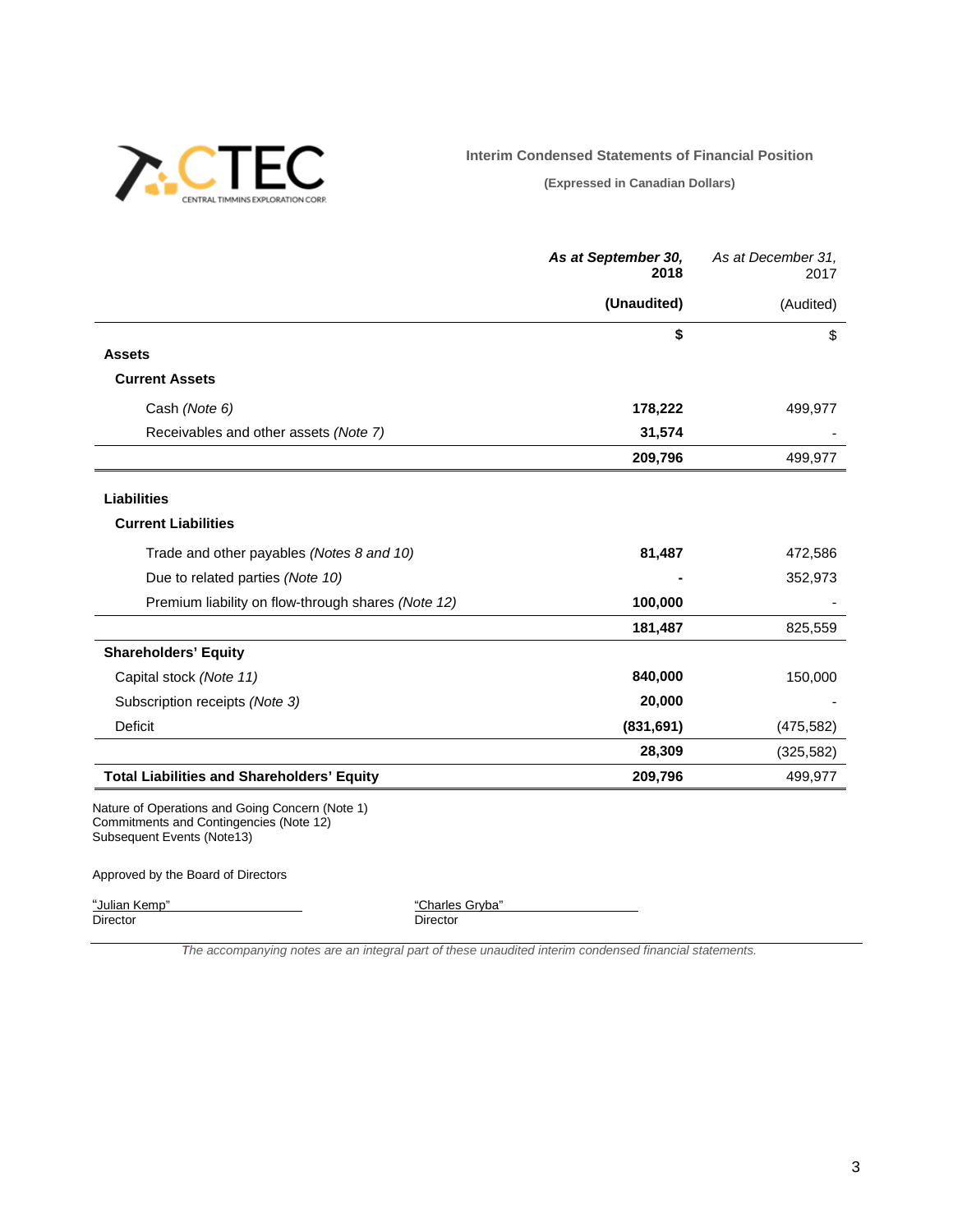

**Interim Condensed Statement of Loss and Comprehensive Loss (Expressed in Canadian Dollars) (Unaudited)**

|                                                                      | <b>Three months ended</b><br>September 30,<br>2018 | Nine months ended<br>September 30,<br>2018 |
|----------------------------------------------------------------------|----------------------------------------------------|--------------------------------------------|
|                                                                      | \$                                                 | \$                                         |
| <b>Administrative Expenses</b>                                       |                                                    |                                            |
| Professional fees                                                    | 25,395                                             | 127,675                                    |
| General and administrative                                           | 17,223                                             | 39,261                                     |
| Interest on related party loans                                      |                                                    | 5,465                                      |
| Shareholder Information                                              | 9,856                                              | 13,575                                     |
| Investor relations and travel                                        | 8,406                                              | 10,838                                     |
| <b>Total Administrative Expenses</b>                                 | (60, 880)                                          | (196, 814)                                 |
| <b>Exploration and evaluation expenditures (Note 3)</b>              | (111, 605)                                         | (272, 733)                                 |
| Gain on debt forgiveness (Note 10 and 11)                            |                                                    | 113,438                                    |
| Net loss and comprehensive loss for the period                       | (172, 485)                                         | (356, 109)                                 |
|                                                                      |                                                    |                                            |
| Loss per share - basic and diluted                                   | \$<br>0.006                                        | 0.013<br>\$                                |
| Weighted average number of shares outstanding – basic and<br>diluted | 28,800,000                                         | 25,918,681                                 |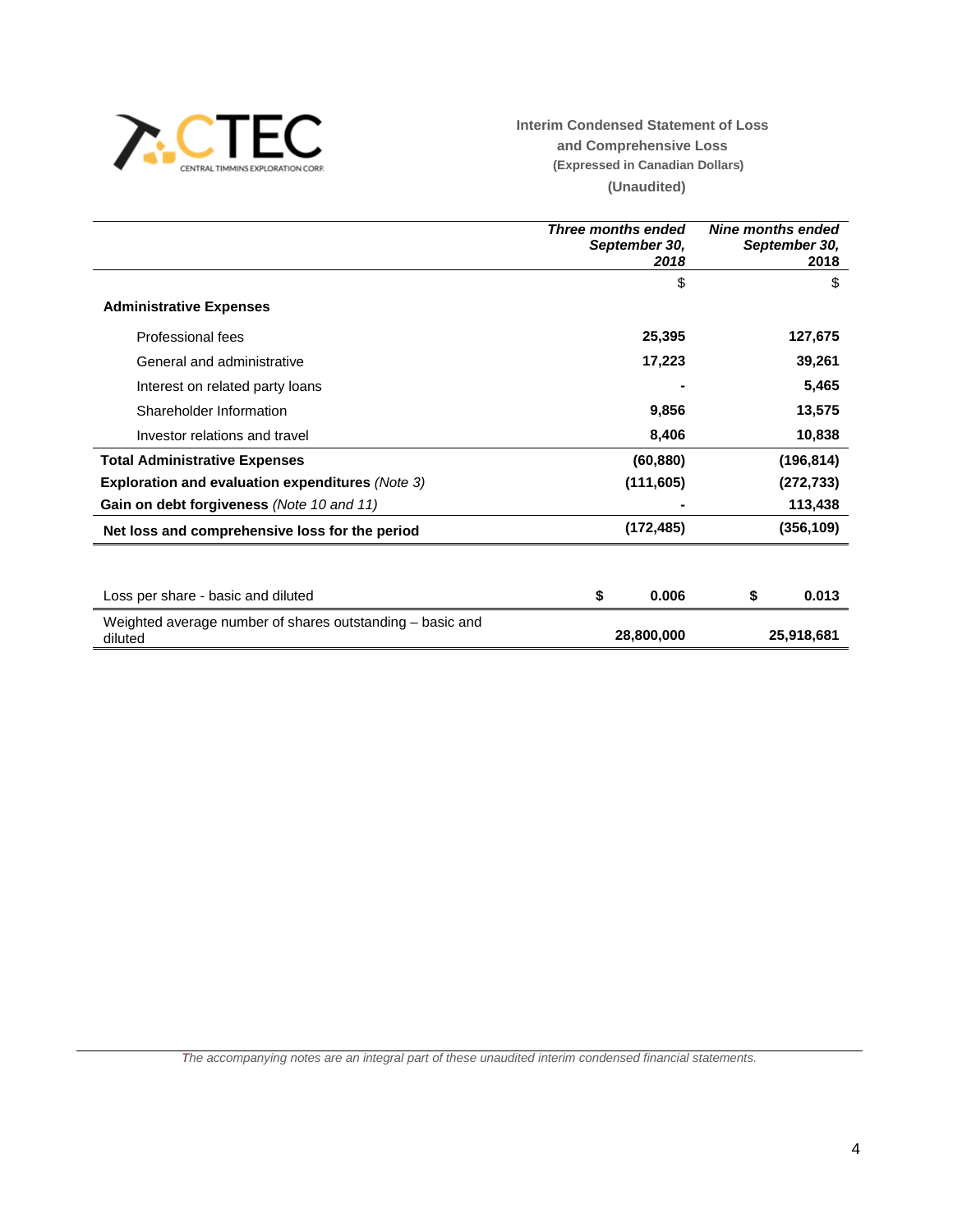

# **Interim Condensed Statements of Changes in Equity**

**(Expressed in Canadian Dollars)**

**(Unaudited)**

|                                                            | <b>Capital Stock</b> |    |           | <b>Subscription Receipts</b>          |        |    |                |    |            |
|------------------------------------------------------------|----------------------|----|-----------|---------------------------------------|--------|----|----------------|----|------------|
|                                                            | Number of<br>shares  |    | Amount    | Number of<br>subscription<br>receipts | Amount |    | <b>Deficit</b> |    | Total      |
| Balance at November 10, 2017                               | $\blacksquare$       | \$ |           | ۰.                                    | \$     | \$ |                |    |            |
| Private Placement (Note 11)                                | 15,000,000           |    | 150,000   |                                       |        |    |                |    | 150,000    |
| Net loss and comprehensive loss for the year               |                      |    |           |                                       |        |    | (475, 582)     |    | (475, 582) |
| Balance at December 31, 2017                               | 15,000,000           | S. | 150,000   |                                       | \$     | \$ | (475, 582)     | \$ | (325, 582) |
| Private Placement (Note 11)                                | 8,900,000            |    | 545,000   |                                       |        |    |                |    | 545,000    |
| Debt conversion (Note 10 and 11)                           | 4,900,000            |    | 245,000   |                                       |        |    |                |    | 245,000    |
| Premium liability on flow-through shares                   |                      |    | (100,000) |                                       |        |    |                |    | (100,000)  |
| Subscription receipts issued for property payment (Note 3) |                      |    |           | 200,000                               | 20,000 |    |                |    | 20,000     |
| Net loss and comprehensive loss for the period             |                      |    |           |                                       |        |    | (356, 109)     |    | (356, 109) |
| <b>Balance at September 30, 2018</b>                       | 28,800,000           | S  | 840,000   | 200,000                               | 20,000 | S. | (831, 691)     | S  | 28,309     |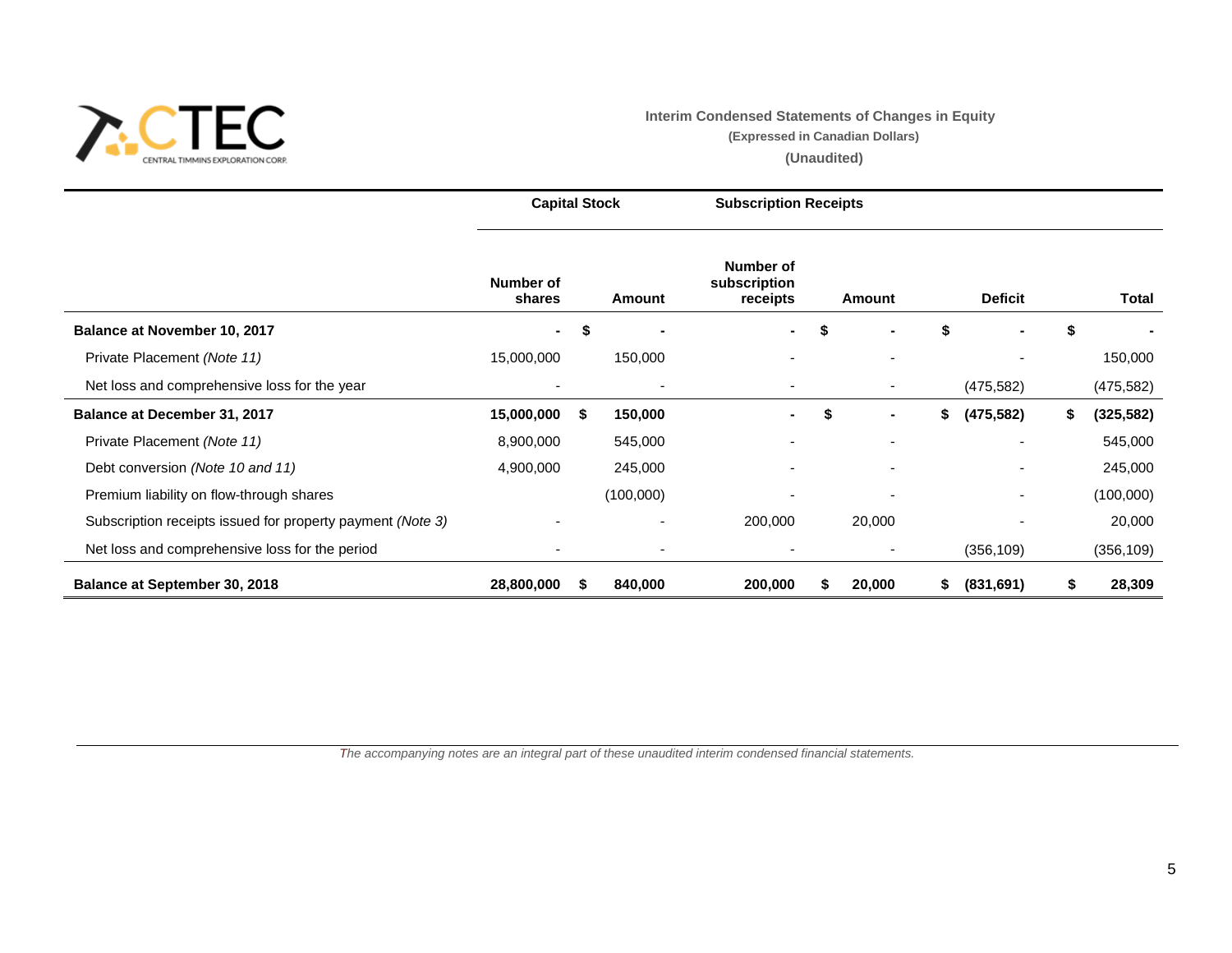

# **Interim Condensed Statement of Cash Flows (Expressed in Canadian Dollars) (Unaudited)**

| Nine months ended September 30,                   | 2018       |
|---------------------------------------------------|------------|
| <b>Operating activities</b>                       | \$         |
| Net loss for the period                           | (356, 109) |
| Items not involving cash:                         |            |
| Accrued interest on related party loans           | 5,465      |
| Gain on debt forgiveness                          | (113, 438) |
| Subscription receipts issued for property payment | 20,000     |
| Change in non-cash working capital:               |            |
| Receivables and other assets                      | (31, 574)  |
| Trade and other payables                          | (391,099)  |
|                                                   | (866, 755) |
| <b>Financing activities</b>                       |            |
| Proceeds from private placement                   | 545,000    |
|                                                   | 545,000    |
| Decrease in cash                                  | (321, 755) |
| Cash at beginning of period                       | 499,977    |
| Cash at end of period                             | 178,222    |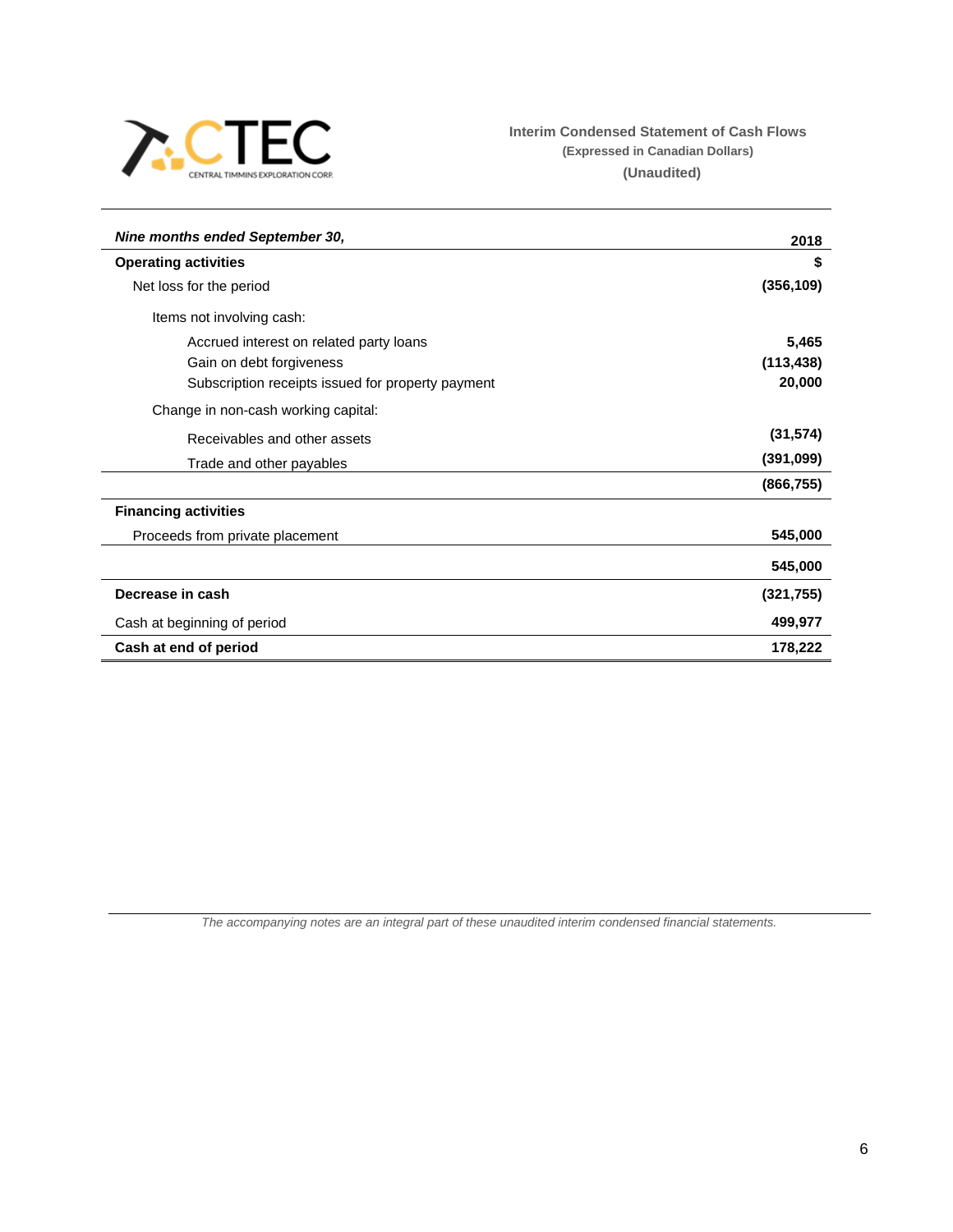

## **1. NATURE OF OPERATIONS AND GOING CONCERN**

Central Timmins Exploration Corp. (the "Company" or "CTEC") was incorporated on November 10, 2017 under the laws of the Canada Business Corporations Act.

The Company's head office is located at 200 Bay Street, Suite 2350, Toronto, ON, Canada, M5J 2J2. The Company is an exploration stage company whose current focus is on acquiring interests in exploration properties in Timmins, Ontario, Canada. Substantially all of the Company's efforts are devoted to financing and acquiring these properties. There has been no determination whether the Company's interests in mineral properties will contain mineral reserves which are economically recoverable.

On July 25, 2018, the Company filed a Preliminary Prospectus with the Ontario Securities Commission.

As at September 30, 2018, the Company had working capital of \$28,309 (December 31, 2017 - a working capital deficiency of \$325,582), had not yet achieved profitable operations, had accumulated losses of \$831,691 (December 31, 2017 - \$475,582) and expects to incur future losses in the development of its business. These conditions indicate the existence of material uncertainties that may cast significant doubt about the Company's ability to continue as a going concern. These financial statements have been prepared on the basis that the Company will continue as a going concern and do not reflect the adjustments to the carrying values of assets and liabilities and the reported expenses and statement of financial position classifications that would be necessary if the Company were unable to realize its assets and settle its liabilities as a going concern in the normal course of operations. Such adjustments could be material.

The business of mining and exploring for minerals involves a high degree of risk and there can be no assurance that future exploration programs will result in profitable mining operations. The Company's continued existence will be dependent upon the preservation of its interest in the underlying properties, the discovery of economically recoverable reserves, the achievement of profitable operations, or the ability of the Company to raise additional financing, if necessary, or alternatively upon the Company's ability to dispose of its interests on an advantageous basis.

The Company will require substantial additional funds to explore and, if warranted, develop its acquired exploration properties. The Company has limited financial resources and no current source of recurring revenue, and there is no assurance that additional funding will be available to the Company to carry out the completion of its planned exploration activities. There can be no assurance that the Company will be able to obtain adequate financing in the future or that the terms of such financing will be favourable. Failure to obtain such additional financing could result in the delay or indefinite postponement of future exploration and property development. The terms of any additional financing obtained by the Company could result in significant dilution to the shareholders of the Company.

Management plans to secure the necessary financing through the issuance of new equity or debt instruments. Nevertheless, there is no assurance that these initiatives will be successful.

## **2. BASIS OF PREPARATION**

#### **2.1 Statement of compliance**

These unaudited interim condensed financial statements, including comparatives, have been prepared in accordance with International Accounting Standards ("IAS") 34 'Interim Financial Reporting' ("IAS 34") using accounting policies consistent with the International Financial Reporting Standards ("IFRS") issued by the International Accounting Standards Board ("IASB") and Interpretations of the International Financial Reporting Interpretations Committee ("IFRIC").

These unaudited interim condensed financial statements were authorized for issuance by the Board of Directors of the Company on November 22, 2018.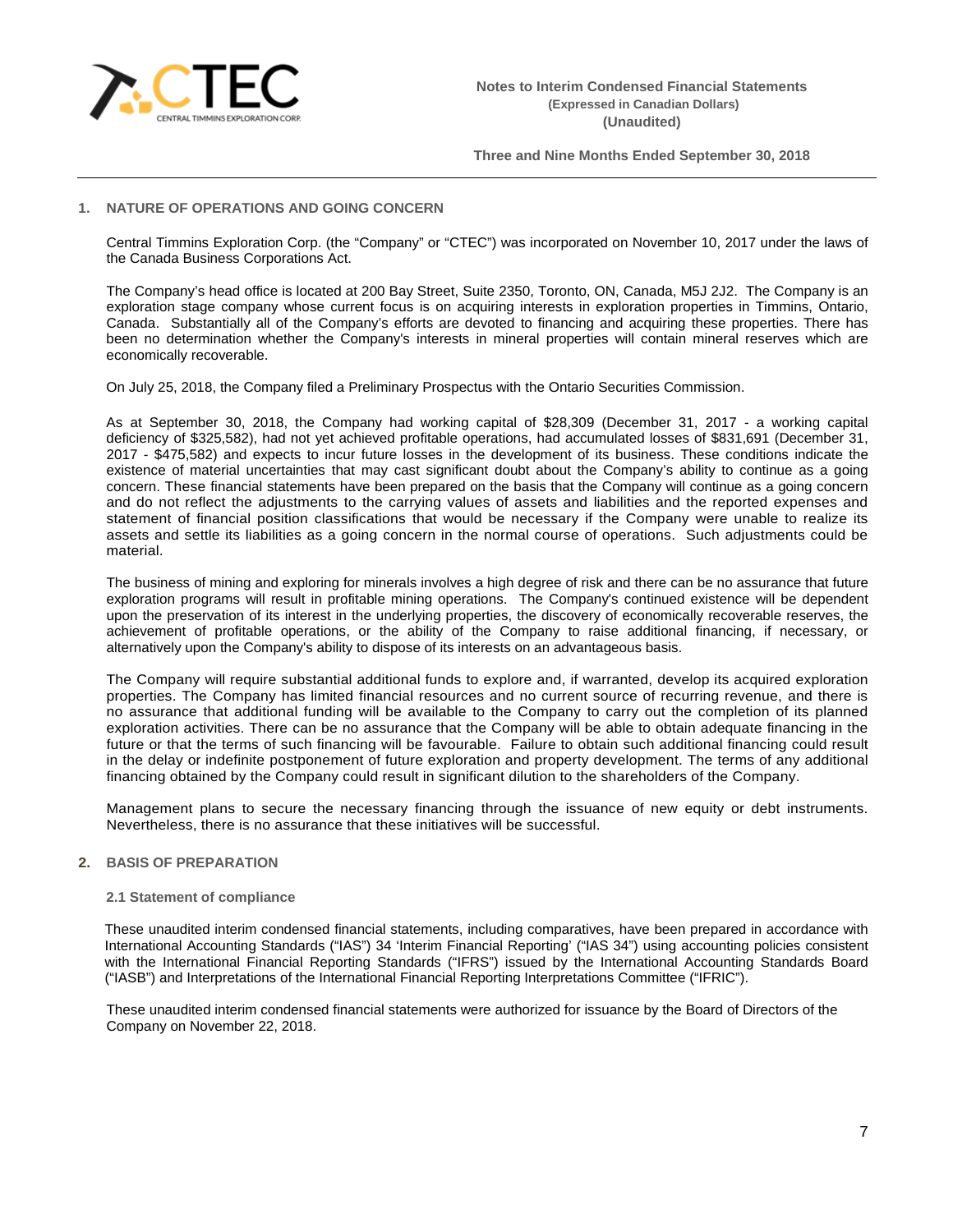

## **2. BASIS OF PREPARATION** (continued)

## **2.2 Basis of presentation and functional and presentation currency**

These unaudited interim condensed financial statements have been prepared under the historical cost basis, except for certain assets which are measured at fair value as explained in the accounting policies set out in Note 3 of the Company's annual audited financial statements for the year ended December 31, 2017. In addition, these unaudited interim condensed financial statements have been prepared using the accrual basis of accounting except for cash flow information. Management advises readers of these unaudited interim condensed financial statements to review the audited financial statements and accompanying notes for the year ended December 31, 2017 in conjunction with the review of these statements.

The financial statements are presented in Canadian Dollars, which is also the functional currency of the Company.

#### **2.3 Significant accounting judgments and estimates**

The preparation of financial statements in conformity with IFRS requires management to make judgments and estimates and form assumptions that affect the reported amounts of assets and liabilities at the date of the financial statements and reported amounts of revenues and expenses during the reporting period. On an ongoing basis, management evaluates its judgments and estimates in relation to assets, liabilities, revenue and expenses. Management uses historical experience and various other factors it believes to be reasonable under the given circumstances as the basis for its judgments and estimates. Actual outcomes may differ from these estimates under different assumptions and conditions.

The most significant estimates and judgments relate to, but are not limited to, the following:

- accounting policy for exploration and evaluation expenditures as an expense;
- ownership and control of property requires the use of judgment; and
- assessment of the going concern assumption as detailed in Note 1 to the financial statements.

**2.4 Adoption of new and revised standards and interpretations**

*Adoption of new and revised standards and interpretations*

- IFRS 9 Financial instruments ("IFRS 9"), was issued by the IASB in July 2014 and will replace IAS 39 Financial Instruments: Recognition and Measurement. IFRS 9 uses a single approach to determine whether a financial asset is measured at amortized cost or fair value, replacing the multiple rules in IAS 39. The approach in IFRS 9 is based on how an entity manages its financial instruments in the context of its business model and the contractual cash flow characteristics of the financial assets. Most of the requirements in IAS 39 for classification and measurement of financial liabilities were carried forward unchanged to IFRS 9. The new standard also requires a single impairment method to be used, replacing the multiple impairment methods in IAS 39. A new hedge accounting model is introduced and represents a substantial overhaul of hedge accounting which will allow entities to better reflect their risk management activities in the financial statements. The most significant improvements apply to those that hedge non-financial risk, and so these improvements are expected to be of particular interest to nonfinancial institutions. The new standard is effective for annual periods beginning on or after January 1, 2018, with earlier adoption permitted. The Company adopted this standard on January 1, 2018 and it did not have a material impact on the financial statements.
- IFRS 15 Revenue from Contracts with Customers: The IASB issued IFRS 15 in May 2014. The new standard provides a comprehensive framework for recognition, measurement and disclosure of revenue from contracts with customers, excluding contracts within the scope of the standards on leases, insurance contracts and financial instruments. IFRS 15 is effective for annual periods beginning on or after January 1, 2018 and is to be applied retrospectively with early adoption permitted. Management is currently evaluating the impact the final standard is expected to have on the Company's consolidated financial statements. The Company adopted this standard on January 1, 2018 and it did not have a material impact on the financial statements as the Company is currently not generating operating revenues.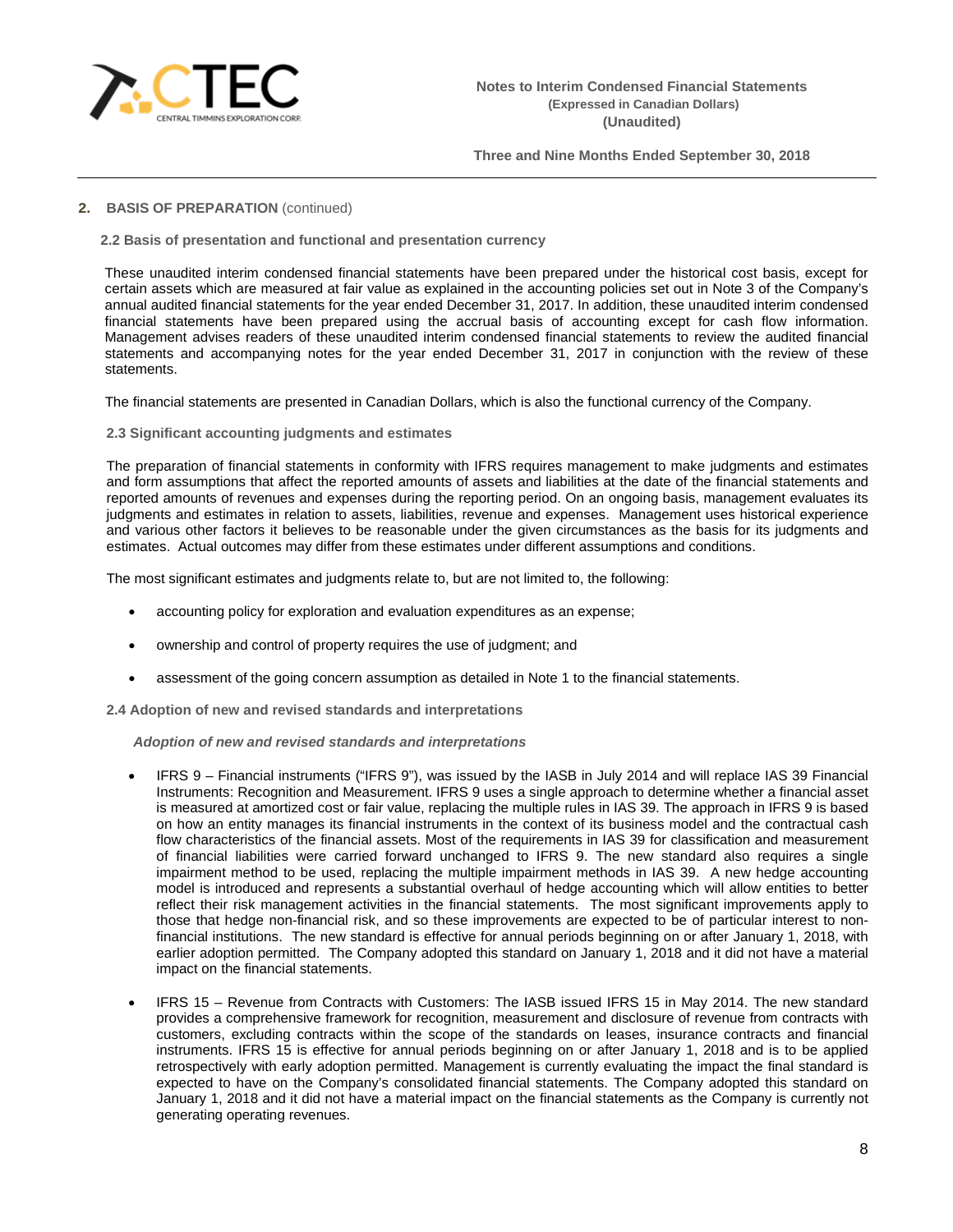

# **2. BASIS OF PREPARATION** (continued)

**2.4 Adoption of new and revised standards and interpretations** (continued)

*Future accounting pronouncements*

• IFRS 16 – Leases – The standard was issued by the IASB on January 13, 2016, and will replace IAS 17, "Leases". IFRS 16 will bring most leases on-balance sheet for lessees under a single model, eliminating the distinction between operating and financing leases. Lessor accounting however remains largely unchanged and the distinction between operating and finance leases is retained. The new standard is effective for annual periods beginning on or after January 1, 2019 with early adoption permitted if IFRS 15 has also been applied. The Company is assessing the impact of this standard on the Company's financial statements.

# **3. EXPLORATION AND EVALUATION EXPENDITURES**

The exploration and evaluation expenditures of the Company are detailed as follows:

|                                         | <b>Three Months</b><br><b>Ended September</b><br>30, 2018 | <b>Nine months</b><br><b>Ended</b><br>September 30,<br>2018 | <b>Cumulative to</b><br>date |
|-----------------------------------------|-----------------------------------------------------------|-------------------------------------------------------------|------------------------------|
|                                         |                                                           |                                                             |                              |
| <b>Timmins Project</b>                  | 111,605                                                   | 272,733                                                     | 637,319                      |
| <b>Exploration and evaluation costs</b> | 111,605                                                   | 272,733                                                     | 637,319                      |

|                                  |    | <b>Three Months Ended</b><br>September 30, 2018 |    | <b>Nine months Ended</b><br>September 30, 2018 |
|----------------------------------|----|-------------------------------------------------|----|------------------------------------------------|
| Acquisition costs                | \$ |                                                 | \$ | 20,000                                         |
| Assays                           |    | 67,526                                          |    | 67,526                                         |
| Geophysical and MMI Surveys      |    | 47,387                                          |    | 116,377                                        |
| Technical Report (43-101)        |    | $\blacksquare$                                  |    | 57,293                                         |
| Other exploration and evaluation |    | (3,308)                                         |    | 11,537                                         |
|                                  | S  | 111,605                                         | S  | 272,733                                        |

## **Timmins Project**

On December 22, 2017 Company entered into a definitive purchase and sale agreement (the "Agreement") to purchase the Timmins mineral exploration properties from Claim Post Resources Inc. ("Claim Post"), for a cash consideration payable at closing of \$350,000 and a Net Smelter Royalty (the "NSR") payable to Claim Post that varies from 1% to a maximum of 2%, depending upon the claims and the pre-existing NSR burden. The NSR provides CTEC the option to buy Claim Post's NSR for cash consideration of \$1,500,000 within 24 months of closing, and if the buyout is not fully exercised, the NSR payable to CTEC is capped at \$5,000,000 total, proceeds net (excluding any buy out payments) to Claim Post. The transaction closed on January 8, 2018 and the \$350,000 payment to Claim Post was made. The transaction was subject to regulatory and third-party approvals and customary conditions precedent. No finder's fees were payable in connection with the transaction.

CTEC has a total of 522 claim units in the Porcupine Mining District ("The Timmins Area Project"), of which 89 are patented claims included in the Dayton Agreement and the Racetrack Agreement.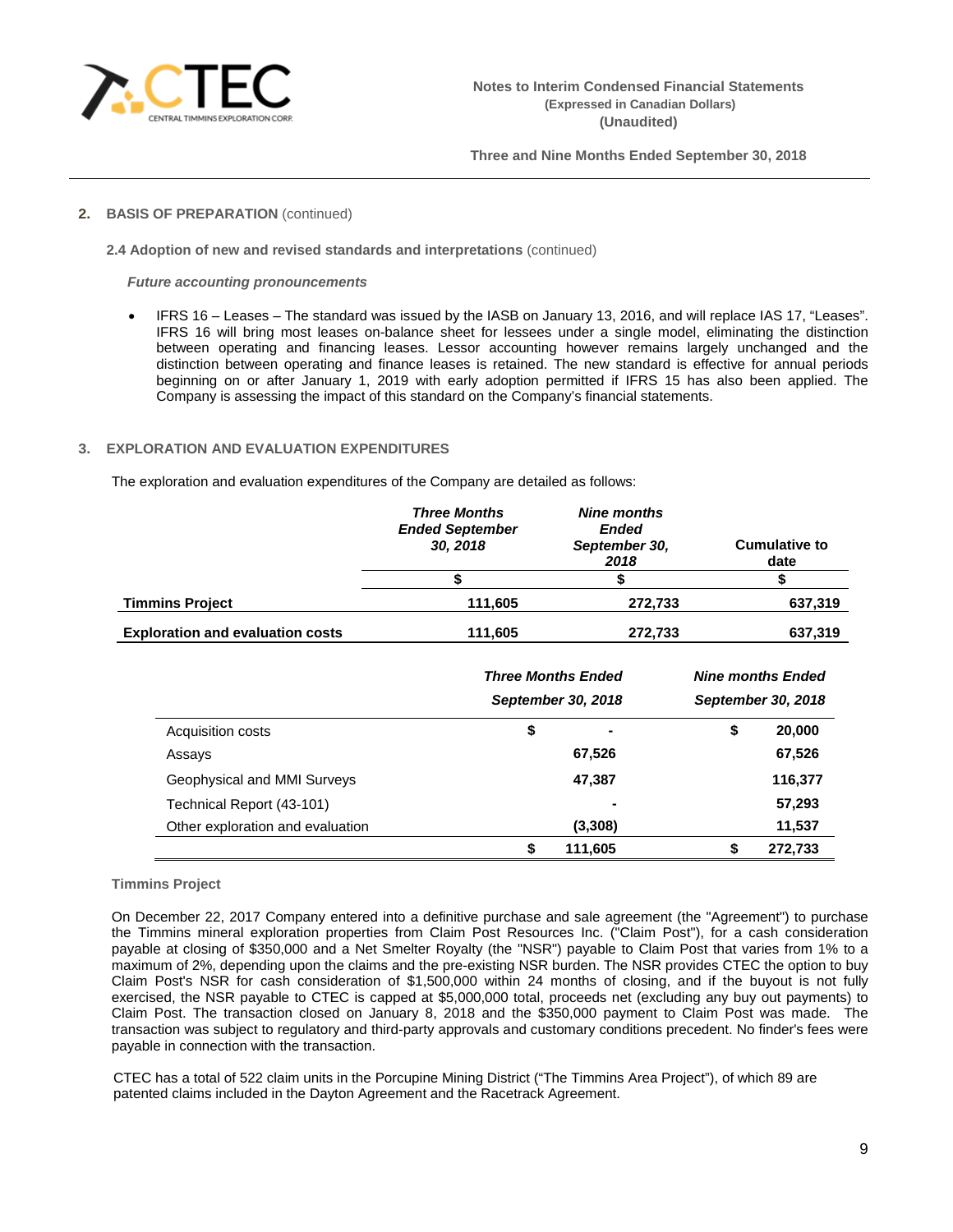

## **3. EXPLORATION AND EVALUATION EXPENDITURES** (continued)

#### **Timmins Project** (continued)

The remaining 433 claims are unpatented and include 42 claim units located in Deloro Township, 93 in Ogden Township, 226 in Mountjoy Township, 49 in Godfrey Township and 23 in Four Corners Township.

On March 20, 2018, the Company entered into a memorandum of understanding (the "MOU") with the Matachewan First Nation and Mattagami First Nation (collectively, the "First Nations") pursuant to which the Company and the First Nations signaled their intent to engage in negotiations toward an impact benefit agreement (an "IBA") regarding the Timmins Project. Pursuant to the terms of the MOU, the Company has agreed to pay to the First Nations: (i) an amount equal to 2% of the recommended Phase I exploration budget on the Timmins Project, estimated to be approximately \$15,000; and (ii) an aggregate of 100,000 Common Shares and 100,000 common share purchase warrants ("Warrants") to be issued the date the Company's Common Shares are listed on the TSX Venture Exchange. The Warrants shall be exercisable into Common Shares at a price of \$0.10 per Common Share for a period of five (5) years following the Closing Date, subject to certain vesting provisions. On October 16, 2018 both the 100,000 Common Shares and the 100,000 common share purchase warrants were issue.

On April 24, 2018, the Company entered into a Mining Claim Acquisition Agreement with Goldstone Resources Inc. ("Goldstone"), to acquire 100 per cent interest in 26 mining claims located in Deloro Township, Ontario ("Faymar Property"). Upon closing, the total consideration payable to Goldstone shall be \$20,000 which will be paid by the issuance of 200,000 common shares of CTEC at a value of \$0.10 per share. Various claims are subject to a net smelter returns royalty of 0.2%.

On June 18, 2018, in connection with the Faymar Agreement, the Company and Goldstone entered into a subscription receipt agreement (the "Subscription Receipt Agreement") pursuant to which the Company issued 200,000 subscription receipts ("Subscription Receipts"). Each Subscription Receipt shall, without further payment of any additional consideration, be deemed to have subscribed for one common share issuable upon conversion of the Subscription Receipts, on the earlier of one of the following events: (i) the Company completes an initial public offering and the common shares are listed for trading on a recognized public stock exchange; or (ii) the Company completing a plan of arrangement, amalgamation, reverse takeover, qualifying transaction or any other business combination pursuant to which the common shares (or shares of the resulting issuer) are listed for trading on a recognized stock exchange. The prospectus (Note 13) qualifies the distribution of 200,000 common shares issuable upon conversion of the Subscription Receipts in connection with the Offering.

## **4. CAPITAL MANAGEMENT**

The Company includes shareholders equity (deficit) in the definition of capital.

The Company manages its capital structure and makes adjustments to it, based on the funds available to the Company, in order to support the acquisition, exploration and development of mineral properties and to ensure it continues as a going concern. The Board of Directors does not establish quantitative return on capital criteria for management, but rather relies on the expertise of the Company's management to sustain future development of the business.

All of the properties in which the Company currently has an interest are in the exploration stage with no operating revenues; as such, the Company is dependent on external financing to fund its activities. In order to carry out the planned exploration and pay for administrative costs, the Company will spend its existing working capital and raise additional amounts as needed. The Company will continue to assess new properties and seek to acquire an interest in additional properties if management feels there is sufficient geologic or economic potential and if it has adequate financial resources to do so.

Recent market conditions have and are expected to continue to have an adverse impact on the ability of junior mining exploration companies to secure equity funding. The Company has historically relied on equity financing to raise capital and will continue its attempts to do so. Although CTEC was successful in securing debt and equity financing in the current period, there is no guarantee that future fund-raising attempts will be equally successful.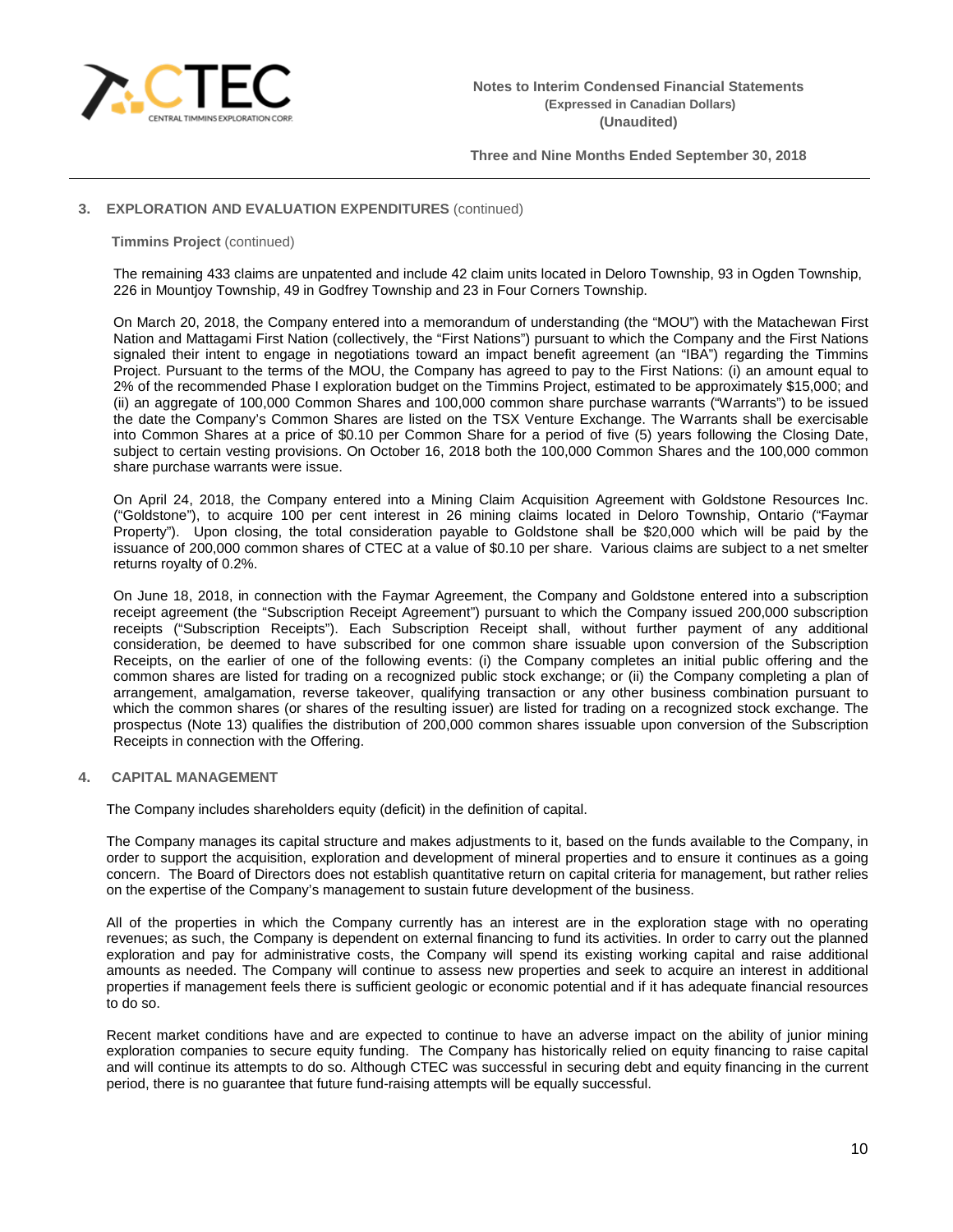

## **4. CAPITAL MANAGEMENT (continued)**

Management reviews its capital management approach on an ongoing basis and believes that this approach, given the relative size of the Company, is reasonable.

## **5. FINANCIAL INSTRUMENTS AND MANAGEMENT OF FINANCIAL AND OTHER RISK**

The Company classifies financial instrument fair values in a hierarchy comprising three levels reflecting the significance of the inputs used in making the measurements, described as follows:

Level 1: Valuations based on quoted prices (unadjusted) in active markets for identical assets or liabilities;

Level 2: Valuations based on directly or indirectly observable inputs in active markets for similar assets or liabilities, other than Level 1 prices, such as quoted interest or currency exchange rates;

And

Level 3: Valuations based on significant inputs that are not derived from observable market data, such as discounted cash flow methodologies based on internal cash flow forecasts.

Cash is classified as level 1.

The Company's financial instruments are exposed to financial and other risks as summarized below:

**Fair value**

As at September 30, 2018, the carrying value approximates the fair value amounts of the Company's cash and trade and other payables.

Fair value represents the amount that would be exchanged in an arm's length transaction between willing parties and is best evidenced by a quoted market price if one exists.

Fair value estimates are made at a specific point in time, based on relevant market information and information about financial instruments. These estimates are subject to and involve uncertainties and matters of significant judgment and, therefore, cannot be determined with precision. Changes in assumptions could significantly affect the estimates.

A summary of the Company's risk exposures as it relates to financial instruments are reflected below:

**i) Credit risk**

The Company's credit risk is primarily attributable to cash. The Company has no material concentration of credit risk arising from operations. Cash consists of bank deposits, which are held by a Canadian chartered bank, and management believes the risk of loss is remote. The Company has not experienced any significant collection issues to September 30, 2018.

The Company's maximum exposure to credit risk as at September 30, 2018 is the carrying value of cash.

**ii) Liquidity risk**

The Company's approach to managing liquidity risk is to ensure that it will have sufficient liquidity to meet liabilities when due and ensuring an adequate supply of funds to enable the Company to carry out its intended programs. As at September 30, 2018, the Company had a cash balance of \$178,222 (December 31, 2017 - \$499,977) to settle current liabilities of \$181,487 (December 31, 2017 - \$825,559). As such, liquidity risk for the Company should be considered high. All of the Company's financial trade liabilities have contractual maturities of less than one year and are subject to normal trade terms.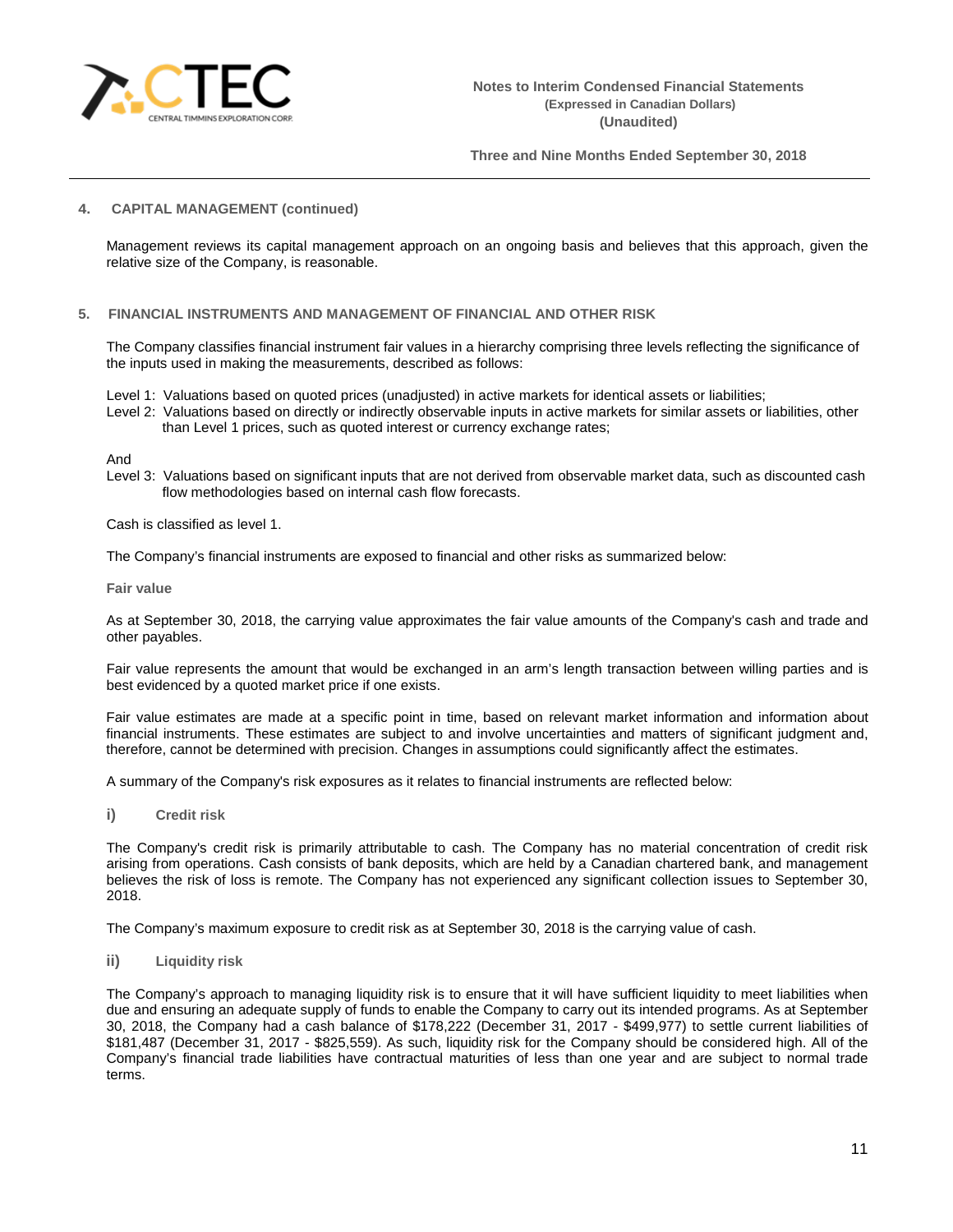

## **5. FINANCIAL INSTRUMENTS AND MANAGEMENT OF FINANCIAL AND OTHER RISK** (continued)

As at September 30, 2018, the Company had working capital of \$28,309 (December 31, 2017 - a working capital deficiency of \$325,582). In order to meet its longer-term working capital needs and property exploration expenditures, the Company intends on securing additional financing to ensure that those obligations are properly discharged. As such, management believes that the Company will then have sufficient working capital to discharge its current and anticipated obligations for a minimum of one year. There can be no assurance that CTEC will be successful in its efforts to arrange additional financing on terms satisfactory to the Company. If additional financing is raised through the issuance of shares from the treasury of the Company, control of CTEC may change and shareholders may experience additional dilution. If adequate financing is not available or cannot be obtained on a timely basis, the Company may be required to delay, reduce the scope of, or eliminate one or more of its exploration activities or relinquish some or all of its rights to certain of its interests in mineral properties.

# **iii) Interest rate risk**

The Company does not have significant interest rate risk as the promissory notes were at a fixed interest rate of 10% (Note 10).

## **6. CASH**

The cash balance at September 30, 2018 consists of \$178,222 (December 31, 2017 - \$499,977) on deposit with a major Canadian bank.

## **7. RECEIVABLES AND OTHER ASSETS**

The Company's receivables and other assets arise from three main sources: 1) prepaid expenses and 2) harmonized sales tax ("HST") receivable from government taxation authorities. These are broken down as follows:

| As at                              | September 30,<br>2018 |   | December 31,<br>2017     |
|------------------------------------|-----------------------|---|--------------------------|
| Prepaid expenses                   | 5.271                 |   | $\overline{\phantom{0}}$ |
| <b>HST</b> receivable              | 26,303                |   | $\overline{\phantom{0}}$ |
| Total receivables and other assets | 31.574                | S | $\overline{\phantom{0}}$ |

#### **8. TRADE AND OTHER PAYABLES**

Trade and other payables of the Company are principally comprised of amounts outstanding for trade purchases relating to exploration acquisition activities and amounts payable for operating and financing activities. The usual credit period taken for trade purchases is between 30 to 90 days.

The following is an aged analysis of the trade and other payables:

| As at                          | September 30, |        | December 31, |
|--------------------------------|---------------|--------|--------------|
|                                |               | 2018   | 2017         |
| Less than 1 month              |               | 33,556 | 472.586      |
| Over 3 months                  |               | 47.931 |              |
| Total trade and other payables |               | 81.487 | 472.586      |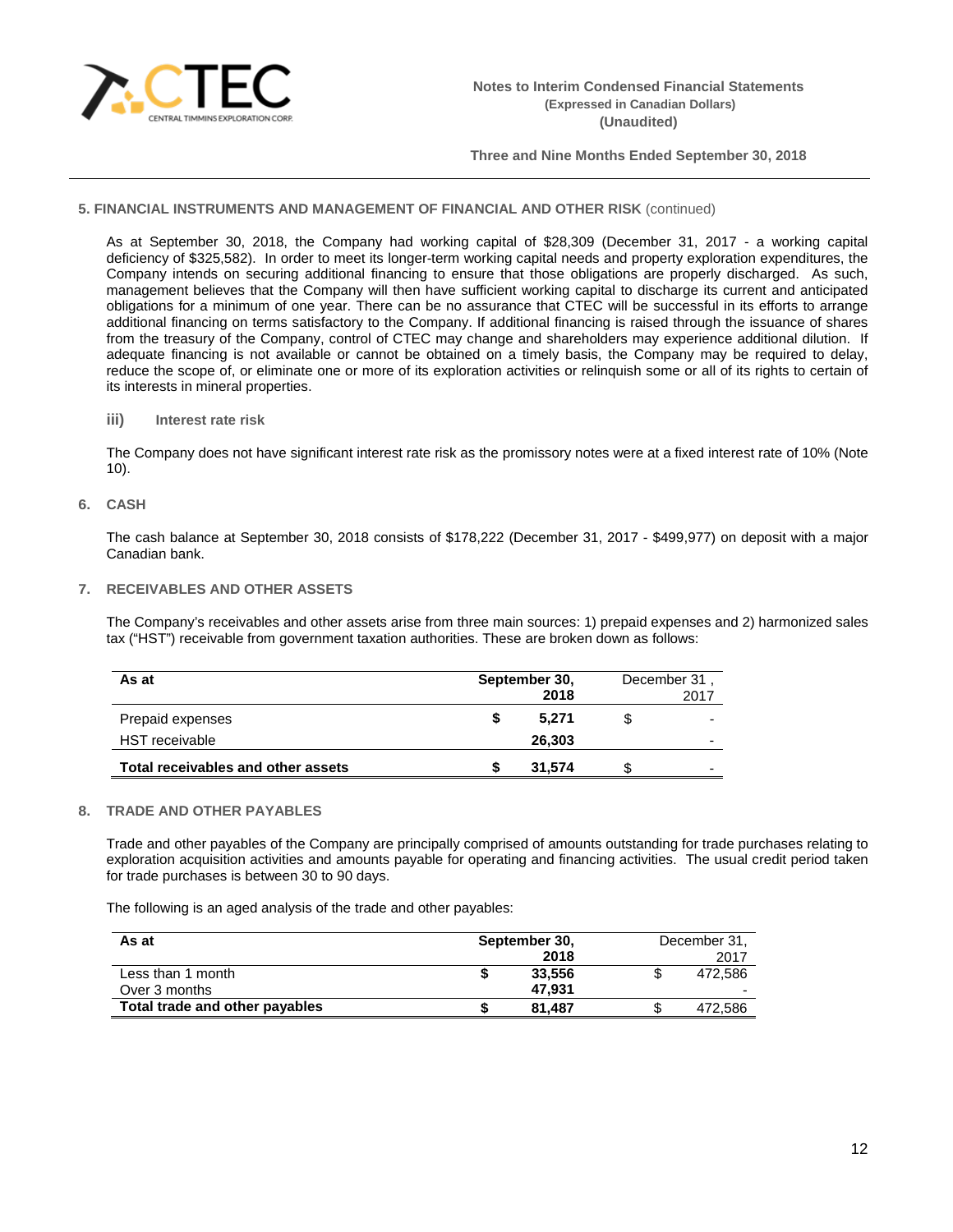

## **9. KEY MANAGEMENT COMPENSATION**

The remuneration of directors and other members of key management personnel during the three and nine months ended September 30, 2018 were as follows:

|                                | <b>Three Months Ended</b><br>September 30, 2018 |        | <b>Nine months Ended</b><br>September 30, 2018 |        |  |
|--------------------------------|-------------------------------------------------|--------|------------------------------------------------|--------|--|
| Management and consulting fees |                                                 | 19.500 |                                                | 40.500 |  |

In accordance with IAS 24, Related Party Disclosures, key management personnel are those persons having authority and responsibility for planning, directing and controlling the activities of the Company directly or indirectly, including any directors (executive and non-executive) of the Company.

## **10. DUE TO RELATED PARTIES AND RELATED PARTY TRANSACTIONS**

As at September 30, 2018, the trade and other payables balance includes related party amounts of \$53,641 (December 31, 2017 - \$nil). The related parties are directors and officers of the Company, an individual who is related to the President and CEO of the Company and entities over which executive management and directors have control or significant influence. The amounts are for services rendered during the year and arose as a result of transactions entered into with the related parties in the ordinary course of business.

The Company executed a Promissory Note with certain related parties, being Neville Dastoor, Charles Gryba, Jens Mayer, Mark Wellings, and INFOR Financial Inc. (the "Promissory Note Holders") in the aggregate amount of \$350,000 on December 1, 2017. The Promissory Note is unsecured and bears an interest at a rate 10% calculated and payable semiannually. The Company recorded interest of \$5,465 during the period for the Promissory Note.

On February 26, 2018 the Company converted the \$350,000 outstanding Promissory Note to common shares of the Company. (See Note 11).

On April 1, 2018, the Company entered into an agreement with a consultant related to the President and Chief Executive Officer to perform services for a term of 2 years for \$6,000 per month.

On May 24, 2018, the Company entered into an agreement with the President and Chief Executive Officer to perform services that will commence on the date of the public offering for a term of 3 years for \$10,000 per month.

## **11. CAPITAL STOCK**

## **(a) Authorized**

As at September 30, 2018, the Company's authorized number of common shares was unlimited and without par value.

**(b) Issued**

|                                          | <b>Number of Shares</b> | Amount    |
|------------------------------------------|-------------------------|-----------|
| Balance at November 10, 2017             | $\blacksquare$          | \$        |
| Private placement                        | 15,000,000              | 150,000   |
| Balance at December 31, 2017             | 15,000,000              | 150,000   |
| Private placement                        | 8,900,000               | 545,000   |
| Debt conversion                          | 4,900,000               | 245,000   |
| Premium liability on flow-through shares |                         | (100,000) |
| <b>Balance at September 30, 2018</b>     | 28,800,000              | 840,000   |

On November 28, 2017 the Company closed a Private Placement for 15,000,000 shares at \$0.01 for proceeds of \$150,000.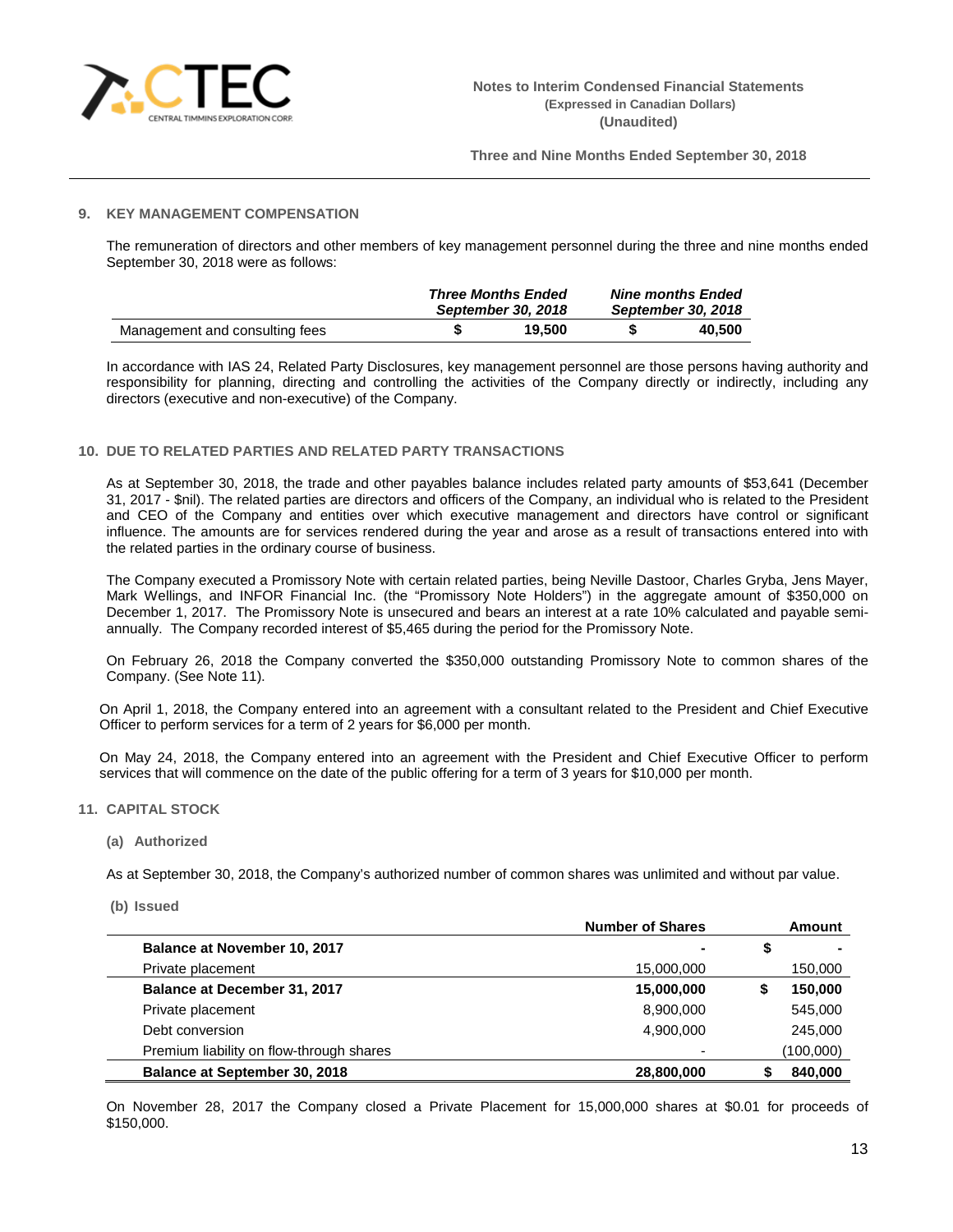

#### **11. CAPITAL STOCK (continued)**

On February 26, 2018 the Company closed a Private Placement of 8,600,000 shares, comprised of 3,600,000 shares at \$0.05 and 5,000,000 Flow-through shares at \$0.07 per share and for an aggregate total of \$530,000.

On February 26, 2018 the Company entered into a Conversion Agreement with each of its Promissory Note holders to which the parties agreed to convert \$350,000 of debt for 4,900,000 common shares. The commons shares were valued at a fair value of \$0.05 per share for a total of \$245,000. The remaining \$105,000 was recorded as a gain on debt forgiveness in the interim condensed statement of income and comprehensive income. The accrued interest amount of \$8,438 was forgiven by the Promissory Note holders at the time of conversion and was recorded as a gain on debt forgiveness in the interim condensed statement of income and comprehensive income.

On March 12, 2018, the Company completed a private placement for aggregate proceeds of \$15,000, by issuing 300,000 shares at a price of \$0.05 per share.

#### **12. COMMITMENTS AND CONTINGENCIES**

The Company's exploration activities are subject to various federal, provincial and international laws and regulations governing the protection of the environment. These laws and regulations are continually changing and generally becoming more restrictive. The Company believes its operations are materially in compliance with all applicable laws and regulations. The Company has made, and expects to make in the future, expenditures to comply with such laws and regulations.

Pursuant to the issuance of 5,000,000 flow-through shares on February 26, 2018, the Company will renounce \$350,000 of qualified exploration expenditures with an effective date of December 31, 2018. The Company is required to spend these flow-through funds by December 31, 2019. A premium liability on flow-through shares in the amount of \$100,000 had been recognized on the statement of financial position, which represents the premium between the quoted market price and the price paid by investors for the flow-through shares

As of September 30, 2018, the Company's remaining obligation for flow-through expenditures was \$97,317.

The Company is committed to monthly payments under the terms of operating agreements for the office space and management and consulting fees. The aggregate remaining payments per year are as follows:

| 2018 | 64.120     |
|------|------------|
| 2019 | \$ 270,478 |
| 2020 | \$ 252,779 |
| 2021 | 82,000     |

## **13. SUBSEQUENT EVENTS**

On October 4, 2018 the Company filed a Final Prospectus with the Ontario Securities Commission.

On October 16, 2018, the Company closed its initial public offering of 15,000,000 common shares at \$0.10 per share for aggregate gross proceeds of \$1,500,000. The Company's common shares commenced trading October 16, 2018 on the TSX Venture Exchange (the "Exchange") under the symbol "CTEC".

PI Financial Corp. (the "Agent") raised the \$1,500,000 in connection with the Company's IPO. The Company paid a commission of 7% of gross proceeds to the Agent, and granted the Agent 1,050,000 broker warrants, to purchase common shares for a period ending twenty-four months from the date of closing. The Company also issued as a corporate finance fee, an additional 500,000 broker warrants to purchase common shares for a period ending twenty-four months from the date of closing.

CTEC has granted to the Agent an over-allotment option, exercisable for a period of 30 days following the date of closing of the IPO, to purchase up to an additional 2,250,000 common shares at a price of C\$0.10 per common share to cover overallotments, if any, and for market stabilization purposes.